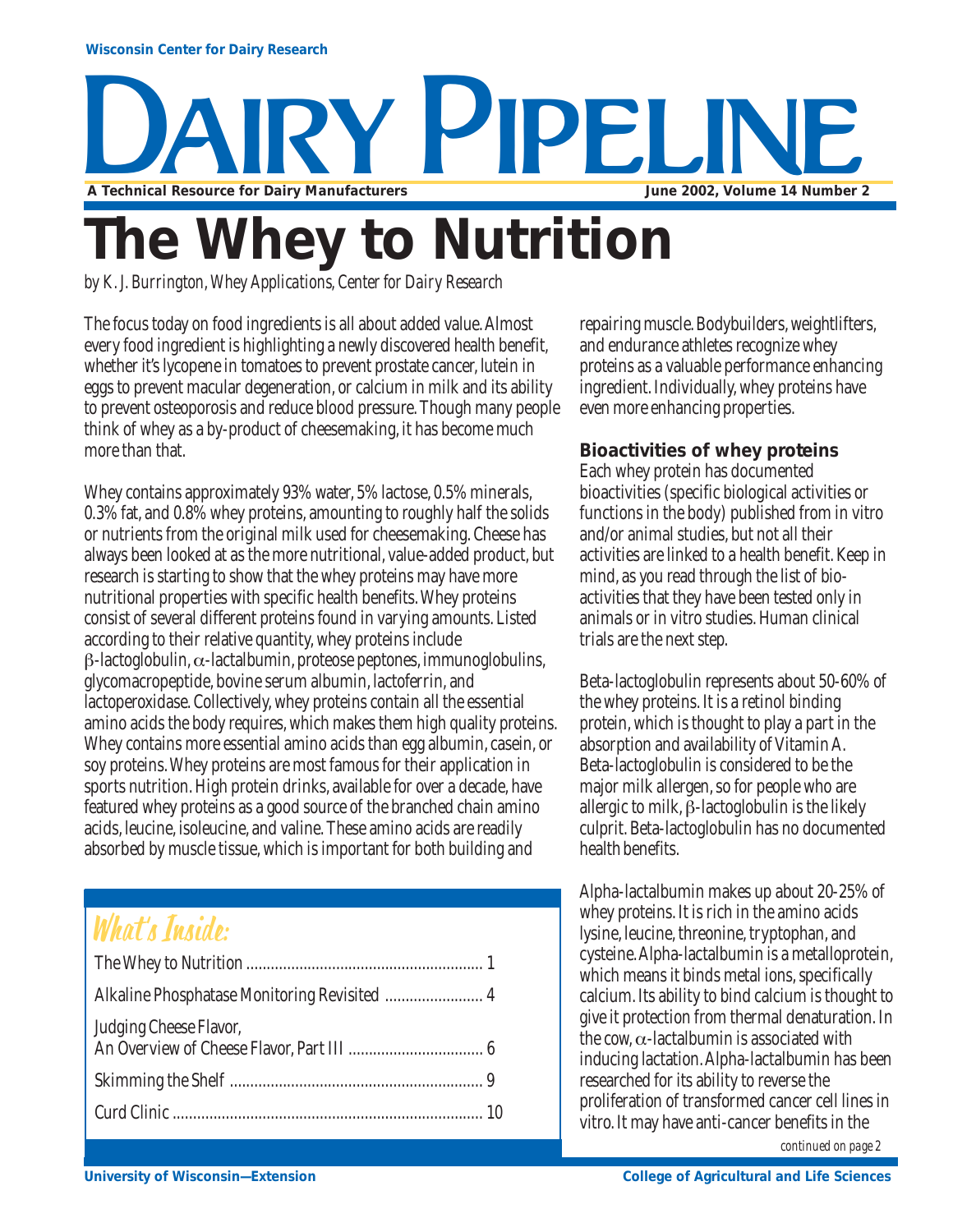#### *continued from page 1*



"Whey contains approximately 93% water, 5% lactose, 0.5% minerals, 0.3% fat, and 0.8% whey proteins, amounting to roughly half the solids or nutrients from the original milk used for cheesemaking, human body also. As a commercially available protein,  $\alpha$ lactalbumin's main target has been infant formula. Most dairy-based infant formulas contain ingredients such as demineralized whey so they have a substantial amount of βlactoglobulin. Human milk contains no β-lactoglobulin. Thus, producers of  $\alpha$ -lactalbumin have tried to sell their ingredient to infant formula manufacturers who may have an interest in producing an infant formula closer in composition to human milk. So far, the cost to benefit ratio has not been in the favor of α-lactalbumin.

The proteose peptones make up 2-10% of the whey proteins and are considered the acid and heat stable whey proteins. They are categorized as glycoproteins, phosphoproteins, or phosphoglycoproteins. The most notable bioactivity of the proteose peptones is their anti-toxin activity. Two of the proteose peptone proteins have exhibited the ability to bind *Escherichia coli* enterotoxin.

The immunoglobulins represent about 9% of the whey proteins. All the immunglobulins are glycoproteins. These proteins have antimicrobial activity against *E. coli*, *Campylobacter jejuni*, and *Helicobacter pylori*. This antimicrobial activity makes them well suited for promoting intestinal health and inhibiting the bacteria responsible for food borne illnesses.

#### **Glycomacropeptide**

Glycomacropeptide (GMP), often referred to as caseinmacropeptide, is a protein present in whey due to the action of chymosin on κ−casein during the cheesemaking process. GMP represents about 10-15% of the whey proteins, unless the whey is from a cheese made without chymosin, like cottage cheese. It is high in the branched chain amino acids, leucine, isoleucine, and valine but lacks all the aromatic amino acids, phenylalanine, tryptophan, and tyrosine. GMP has several bioactivities associated with it; for example GMP has the ability to bind cholera and *E. coli* enterotoxins. It has also been found to inhibit bacterial and viral adhesion and it is involved with the suppression of gastric secretions and the promotion of bifidobacterial growth. GMP is also linked with the modulation of immune system responses.

The lack of phenylalanine makes GMP a suitable protein for people with phenylketonuria (PKU). In fact, it is the only naturally occurring protein we know of that is phenylalanine free. People with PKU lack the enzyme that breaks down phenylalanine and when it builds up in the bloodstream it becomes toxic to the brain. GMP is now being isolated commercially from whey so it can be used to formulate foods containing protein for people with PKU. Some other applications for GMP could be diet products for its appetite suppressing properties, or toothpaste, chewing gum and/or mouthwash for its anticariogenic properties, or as supplements to benefit from its anti-toxin activity and improve intestinal health.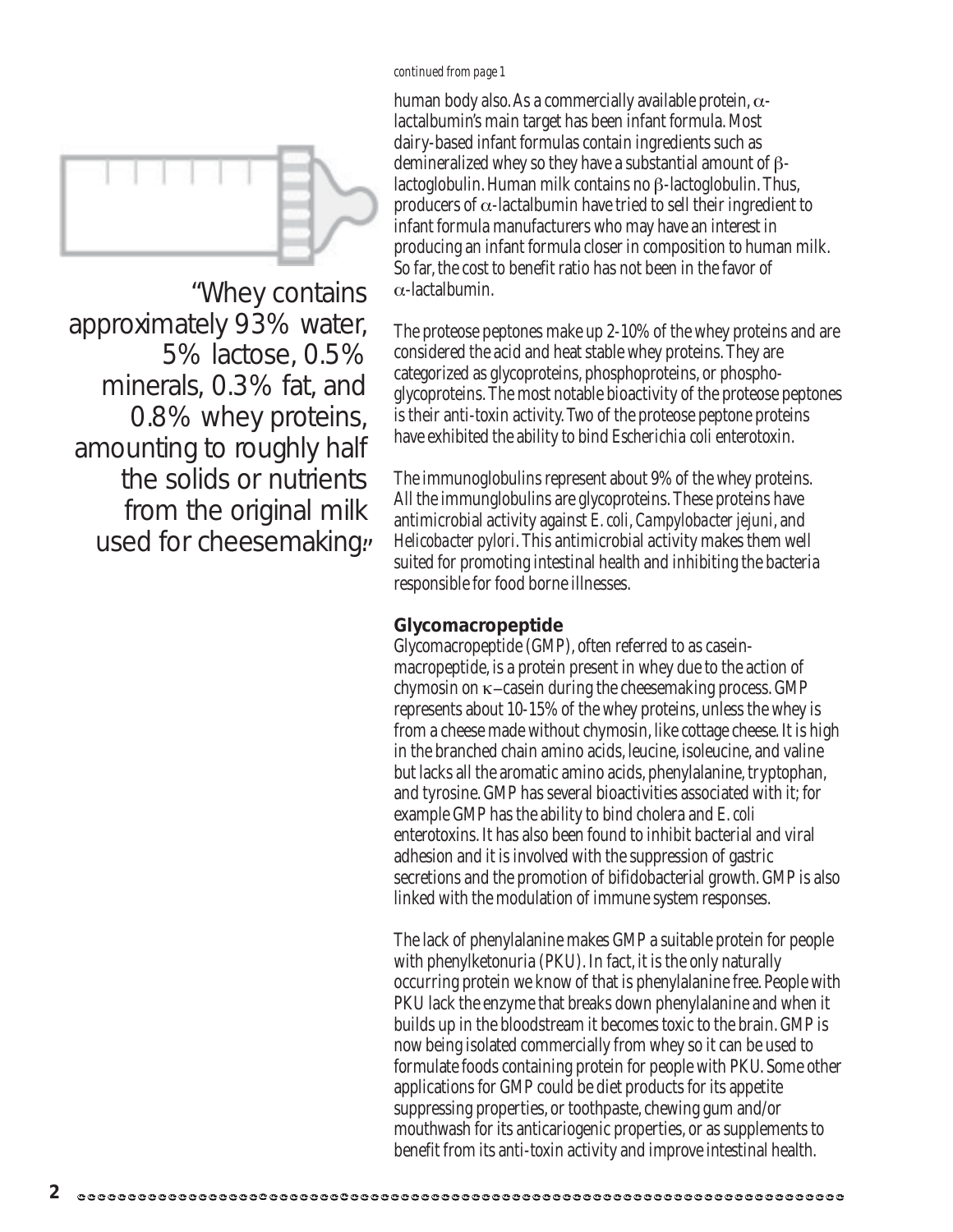Bovine serum albumin (BSA) makes up approximately 5% of the whey proteins. The biological function of BSA is not clear. Its primary biological role has been related to its lipid binding properties. It is thought to play a part in the mediation of lipid oxidation. Lactoferrin and lactoperoxidase are found at the lowest levels of all the whey proteins, at about 0.35% and 0.25% respectively. Lactoferrin is an iron-binding protein so the focus of its benefits have been on its ability to transport iron in the body and to chelate iron, making it unavailable for the growth of bacteria. Lactoferrin has also exhibited antifungal and antiviral activity and toxin binding properties. It is also known for enhancing immunity,

promoting intestinal cell growth and for its bifidogenic properties. GRAS status for lactoferrin has been granted for its use as a topical antimicrobial applied to beef and as an ingredient in sports and functional foods at a level of 100 mg per serving.

 $\omega$ 

#### **Lactoperoxidase, the most abundant milk enzyme**

Lactoperoxidase is a thermostable enzyme that is bacteriocidal to *E. coli*, *Pseudomonas aeruginosa*, and *Salmonella typhimurium* and bacteriostatic to gram positive bacteria. It is the most abundant enzyme in milk but the majority of it ends up in the whey after cheese making. Lactoperoxidase has been involved in the preservation of milk through the addition of hydrogen peroxide, which oxidizes thiocyanate ions in milk. Both lactoperoxidase and thiocyanate work together to make up the lactoperoxidase system. Both lactoferrin and lactoperoxidase have antimicrobial properties well designed for other applications such as dental products, cosmetics, wound treatments, and as anti-tumor agents.

Although the list of health benefits appears long for whey proteins, most of the nutritional research has not reached the level of human clinical trials. This situation makes it difficult for the whey industry to give the U.S. consumer some solid evidence to justify the cost of these new ingredients. Currently, the market for these ingredients exists overseas where health claims are not required before product label claims can be made. Human clinical trials are very costly and few dairy companies can afford the expense. It may take a collaborative effort among dairy companies, dairy associations, and possibly food manufacturers to fund the needed nutritional research in order to prove some of the benefits.  $\bullet$ 

Listed according to their relative quantity, whey proteins include: β-lactoglobulin α-lactalbumin proteose peptones immunoglobulins glycomacropeptide bovine serum albumin lactoferrin lactoperoxidase

#### **References**

Some good references on the biological properties of whey proteins:

Biological Properties of Whey Components A Review, W. James, Harper, Prepared for and published by The American Dairy Products Institute, 2000 and Update 2001.

Beneficial Natural Bioactive Substances in Milk and Colostrum, British Journal of Nutrition, Vol. 84, Supplement 1, November 2000.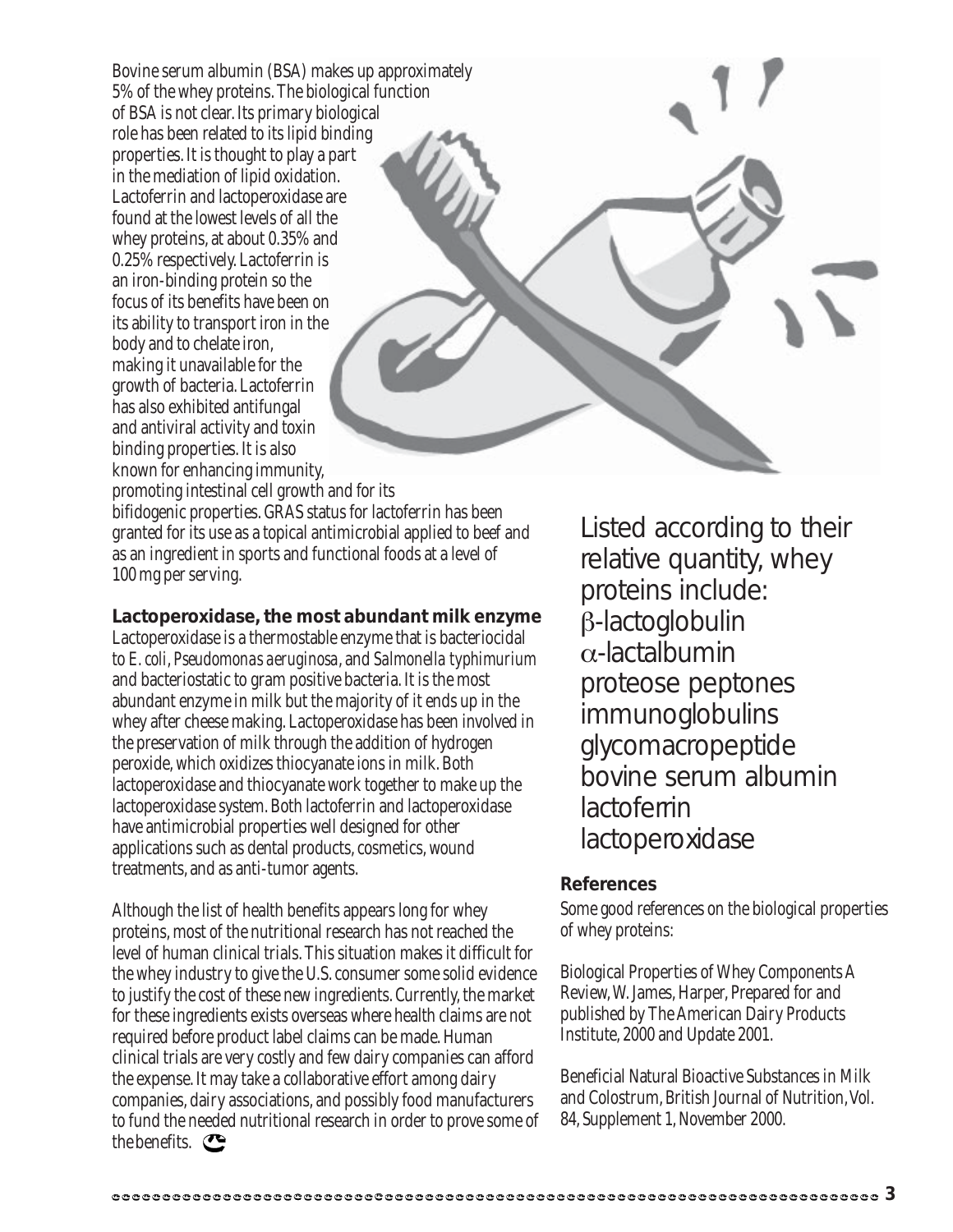## **Alkaline Phosphatase Monitoring Revisited**

*by R.L. Bradley, Emeritus Professor, Department of Food Science*

If you put two glasses of milk side by side, one pasteurized and the other unpasteurized, chances are you couldn't tell the difference by looking at them. Certainly you could measure the bacteria counts, and they would differ. You could also use the conventional test of pasteurization, which measures the enzyme alkaline phosphatase or ALP. This enzyme is inactivated by pasteurization, thus it has been used as an indicator, or marker, to demonstrate effective pasteurization. Recently, monitoring ALP in pasteurized dairy foods that were "heat shocked" suggests that we need to take a closer look at this indicator.

The classic method for measuring ALP in milk was developed in 1935 by Kay and Graham (1). Following, in 1938, the Sharer method (4) was researched and then improved by Sanders and Sager (3) in 1948. The best that these methods could detect was 0.1% contamination of pasteurized milk with raw milk. Textbook information from that time suggests that underpasteurization by 1º F, or five minutes on hold time, could be detected. However, when you consider present day standards, this lack of sensitivity is unacceptable. Further, this test was developed in the infancy of HTST pasteurization.

Two new, more sensitive methods have been developed in the 1990's. One, Charm Sciences, is approved only by IMS (Interstate Milk Shippers) while the other, Advanced Instruments, has been approved by IMS, AOAC (Association of Official Analytical Chemists), ISO (International Standards Organization) and IDF (International Dairy Federation). Both of these new methods

| Temp | Whole              | 2%    | $1\%$ | <b>Skim</b> |  |  |  |
|------|--------------------|-------|-------|-------------|--|--|--|
| Ή,   | ALP values in mU/L |       |       |             |  |  |  |
| 155  | 40061              | 26301 | 21578 | 20523       |  |  |  |
| 158  | 4902               | 4091  | 3260  | 2625        |  |  |  |
| 161  | 185                | 136   | 109   | 90          |  |  |  |
| 164  | 33                 | 24    | 20    | 18          |  |  |  |
| 167  | 23                 | 20    | 18    | 13          |  |  |  |

allow greater accuracy and precision in assessment of residual ALP. Comparing the old methods with the new Advanced Instruments Fluorophos method, 1 µg of phenol is equal to 500 milleunits of alkaline phosphatase activity/liter of milk (mU ALP/L). However, in the PMO, because of the increased sensitivity of the method, above 350 mU ALP/ L is reason to question pasteurization efficiency. It is well known that

#### **Table 1.**

#### **Residual alkaline phosphatase activity in milk**

Products HTST pasteurized for 15 seconds at the given temperatures (constant time-variable temperature)

| Creamer       | Control                                                                           | Day 1   | Day $2$ | Day $3$ | Day $4$ | Control | <b>Std Plate</b> |
|---------------|-----------------------------------------------------------------------------------|---------|---------|---------|---------|---------|------------------|
| Production/   | (May 1)                                                                           | (May 2) | (May 3) | (May 4) | (May 5) | (May 6) | Count            |
|               | ----- Alkaline Phosphatase values in $(mU/L)$ -----------<br>Pull Date - $\vdash$ |         |         |         |         |         | $ (GFU)$         |
| $2/27 - 4/25$ | 14                                                                                |         | 112     | 153     | 152     | 12      |                  |
| $3/24 - 5/6$  | < 10                                                                              | 94      | 155     | 182     | 227     | 12      | 2                |
| $3/30 - 5/13$ | < 10                                                                              | 61      | 69      | 84      | 100     | 12      | 0                |
| $4/2 - 5/17$  | < 10                                                                              | 67      | 117     | 152     | 161     | 12      | 0                |
| $4/14 - 6/4$  | 12                                                                                | 77      | 116     | 149     | 166     | 12      |                  |

**Table 2.**

**Creamer ALP values and Standard Plate Counts when held at ambient temperature**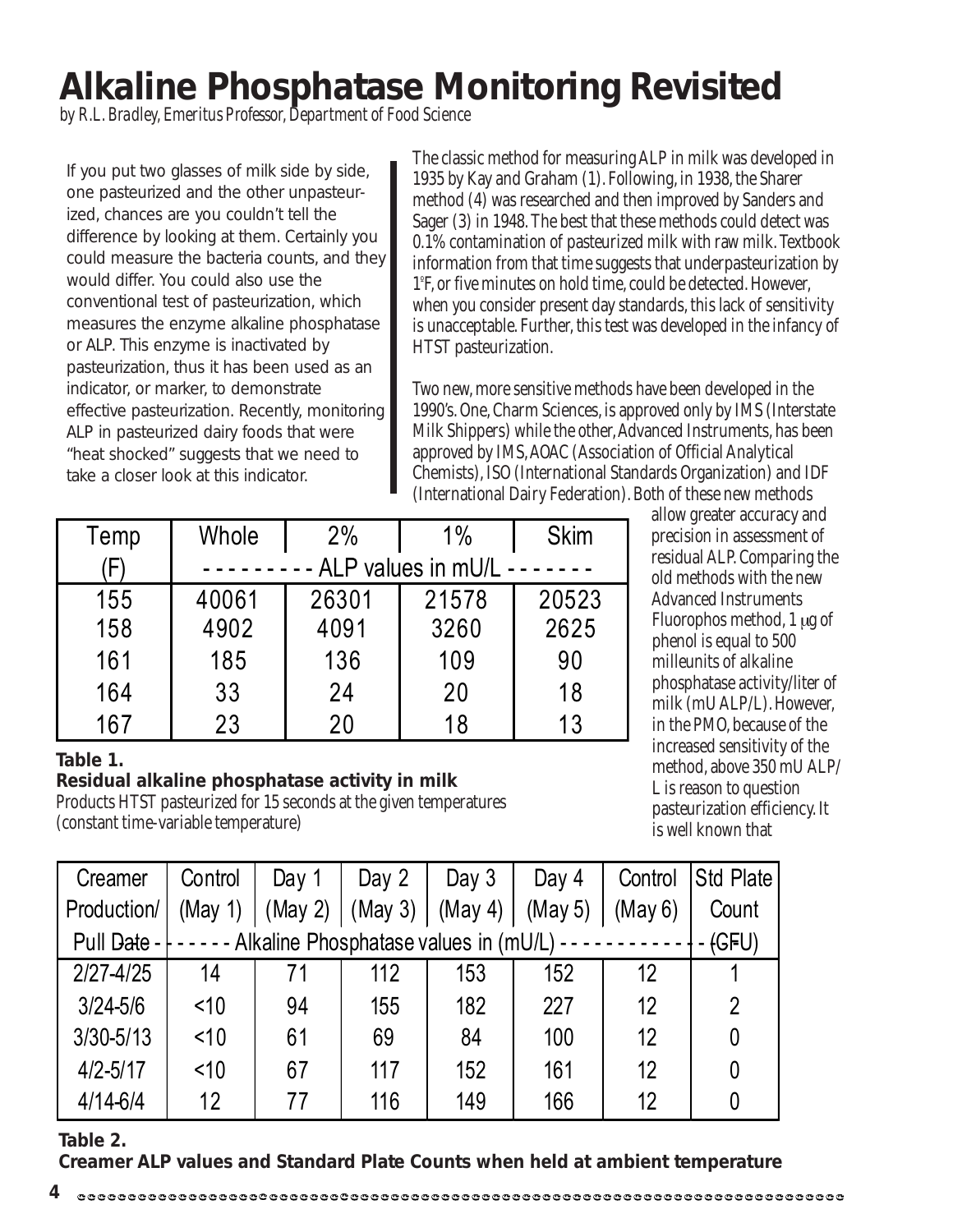



pasteurization of all dairy foods does not destroy all of the ALP present. In addition, 30-40% of the ALP orients on the fat globule as part of the membrane, the remainder is found in the skim milk portion. The thermal destruction of enzymes or bacteria is more difficult in milkfat than skim milk, thus higher milkfat levels will have more residual ALP. When measuring residual ALP in milks exposed to various times and temperatures using HTST pasteurization, Painter and Bradley (2) found an average of 185, 136, 109 and 90 mU ALP/L in whole, 2%, 1% and skim milk, respectively, processed at 161º F for 15 seconds, (Table 1). The data in Figure 1 show the effect of milkfat at any process temperature. Each data point represents the average of 27 assays from three separate trials (2).

No instruments were available prior to the Fluorophos method to allow these accurate assessments. Normally, HTST pasteurized milk will have values between <10-25 mU ALP/L because most

milks are heated above 161º F and held longer than 15 seconds. This ALP test is now so sensitive that it has become an excellent quality test. For example, two paper gaskets used to seal the faceplate of the positive pump in the HTST pasteurizer loop will produce lower ALP values. Replace the rotors in the same positive pump and the value will rise. One drop of raw milk in a 1/2 pint of pasteurized milk will cause a significant increase in residual ALP, i.e. <10 to 100+. With

sensitivities like these, quality assurance can build a database that allows reliable control of all production.

With this improved assay for ALP another unique feature of ALP can now be easily measured. That unique characteristic is reactivation. If ALP is exposed to elevated temperatures after thermal inactivation, and either zinc or magnesium ions, it will exhibit renewed activity. Further, it appears that an elevated thermal process may accelerate reactivation when heat shock occurs. The fact of reactivation is troublesome and demands that a true zero time analysis be made to validate the pasteurization process. It is likely that the subject of reactivation will generate much more regulatory concern in the future as more products are processed by UHT.

#### **Reactivated ALP**

Coffee creamers are often left at room temperature in restaurants and, as anticipated, the ALP will reactivate. Portion packs of half and half were collected from the library samples of a manufacturer and were left at ambient temperature for five days. Initially, and each day, a sample of each production lot was assayed for ALP. On the last day, refrigerated control samples were assayed again. Also, these control samples were checked for microbiology to determine if microbial ALP were possible. This is reactivated ALP (Table 2). Since this half and half was UHT processed zero time analysis should have yielded a <10 mU ALP/L. Thermal abuse, even to the control samples, caused the higher values.

*continued on page 8*



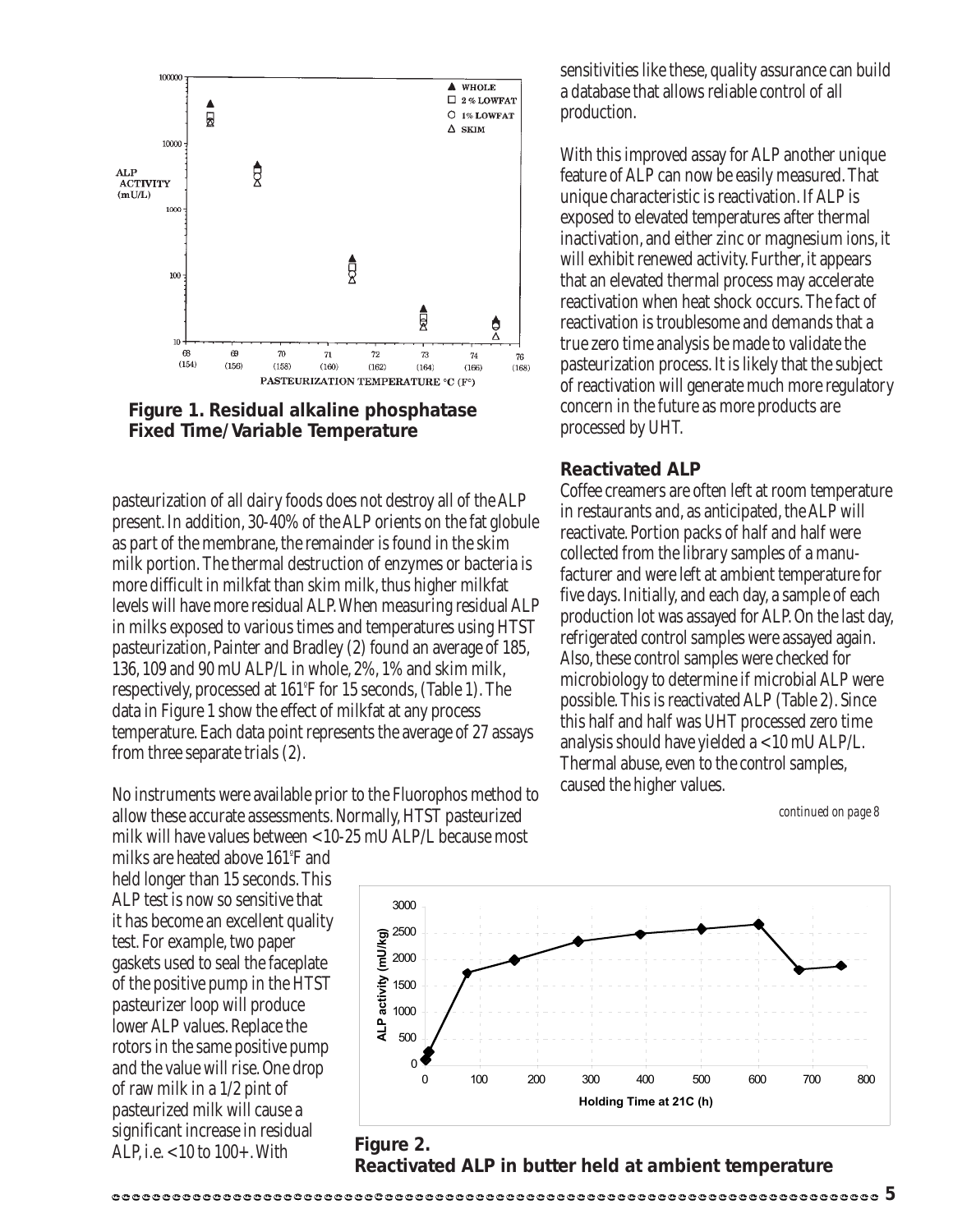# **Judging Cheese Flavor**

#### **An Overview of Cheese Flavor, Part III**

When tasting cheese you may notice that some flavors come to you in waves of different intensity. Sweetness is an early taste, sour and salt are second flavors and bitter is the last. That is why Bill Schlinsog tells his judges not to be in a hurry; he wants them to wait for all the flavors of each cheese to be revealed.

Bill Schlinsog didn't hurry down a career path to be a cheese judge either, but he did start early. Bill remembers attending Career Day while in high school; knowing that he was wasting his time. He already planned to follow in his father's footsteps and be a cheese maker. Bill began his career in the family cheese factory; eventually he joined the Department of Agriculture, moving from the regulatory area to grading and marketing before he retired. He hasn't completely retired, though. For the last nineteen years Bill has served as the chief judge of Wisconsin Cheese Makers Association's Cheese Contest.

Wisconsin Cheese Makers Association has held cheese judging competitions for over 100 years. Since they created the first World Championship in 1957, the World Contest has been held on even years and the National Championship on odd years. Bill gets the word out when the contest is coming up and asks for applicants to fill his roster of judges. Sometimes he gets nominations, and sometimes he gets volunteers.

"It is an honor to be chosen to judge this contest, and we always try to find the very best people. International judges might wonder what they are getting into at first, but by the time they leave they let me know they would be glad to come back and do it again," Schlinsog asserts.

#### **Experienced Wisconsin judges**

"I don't have problems finding Wisconsin judges," notes Schlinsog, "There are many people with a lot of experience here." Bill Wendorff, current chair of the University of Wisconsin—Madison, Food Science Department, is one of them. County fairs first got Bill involved in judging, he examined

everything from rabbits and vegetables to field crops. When he moved into the cheese world he drew on previous judging experiences while developing an expert cheese palate. Wendorff has judged cheese for both the American Cheese Society and the Wisconsin Cheese Makers.

Schlinsog explains that learning to judge cheese is often a matter or working alongside someone with experience, sometimes at county and state fairs and sometimes with a mentor in the cheese industry. Scott Rankin, assistant professor in the Food Science Department, began to develop his dairy palate as a student on the judging team at Brigham Young University. More experience coaching the judging team as an Oregon State graduate student followed, and now, with a research program in flavor chemistry, he is also conscious of the chemistry of cheese as he is judging. Rankin enjoyed serving as a judge for the Wisconsin Cheese Makers, noting that working alongside a "global dream team" of international judges on almost 1200 cheeses from around the world is an extraordinary experience.

#### **Evaluating judges**

Besides experience, Bill Schlinsog evaluates his judges on their fairness and impartiality as well as how they work together. Although they are directed to work alone and score each cheese independently, the judges are paired and assigned classes for judging. Each cheese receives a score that is the average of the paired judges. Consistency is critical, but it also best if the judges are somewhat close together on their scores. Schlinsog monitors his judges closely in the beginning of the competition. "If they aren't in line with their scoring, I'll pull out the entry again and ask that they to look at it and discuss it."

Not all cheese contests follow these rules. For example, in Germany, where Schlinsog recently judged a contest, more than one entry may receive the same score. So instead of having one winner in each class, a number of entries can have the same highest score. Schlinsog notes, "Some of the judges that come take a little while to adjust to a different system—but they are all using the same senses."

According to Shlinsog, cheese judges need to know what most people expect to find in a particular product—what most people enjoy. For example, Cheddar cheese is a standard product that most people like, although some people prefer a particular flavor in it that others might find objectionable. Judges need to be somewhere in the center when they are judging a product, they start by looking at the flavor that should be there, while they are also looking for off-flavors that shouldn't be there.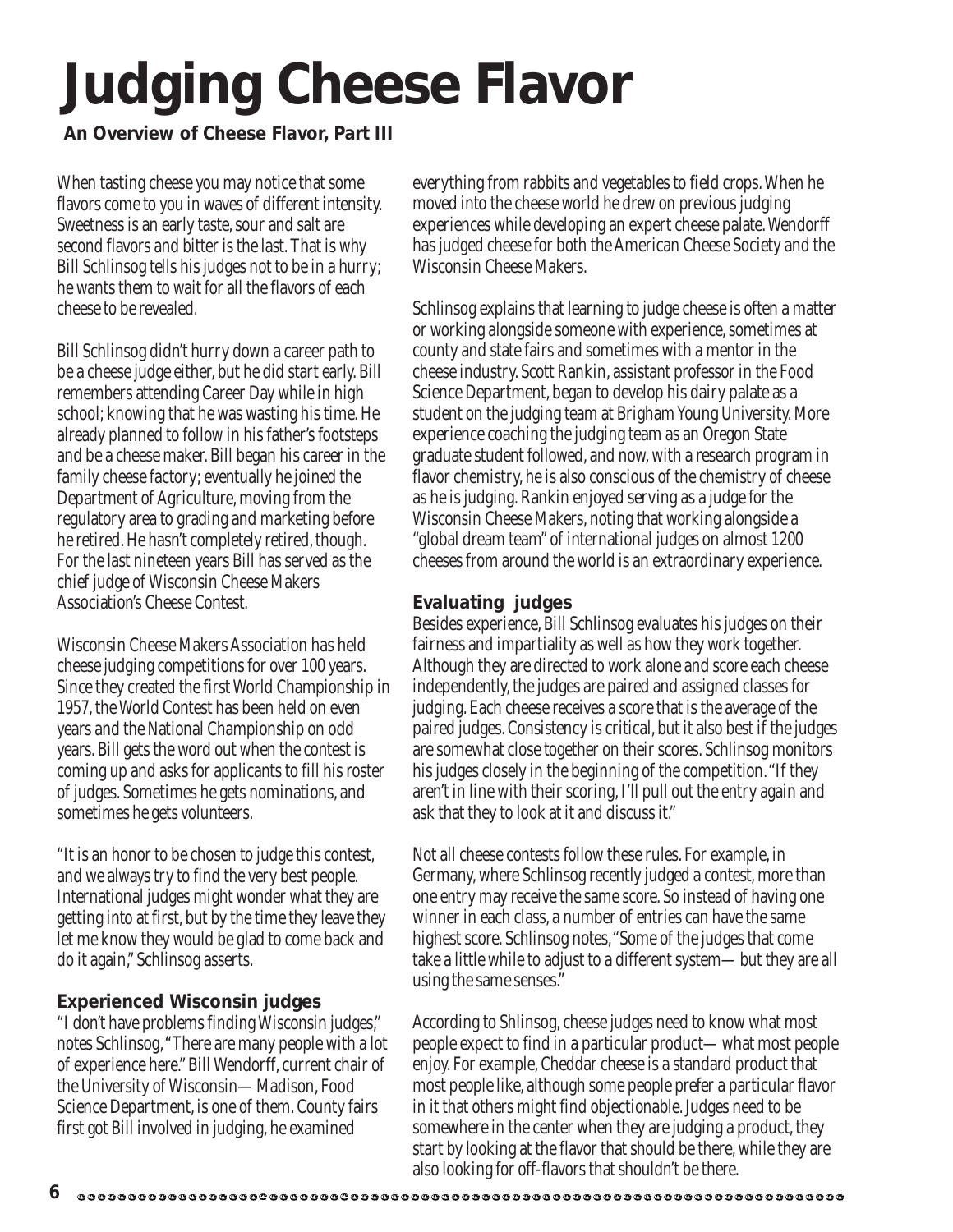Of course, cheese flavor isn't the only hurdle for contest entries; body and texture, appearance, and color are scrutinized, too. However, flavor is the key. According to Schlinsog, "Flavor is, by far, the most important thing. If it doesn't taste like it is supposed to the rest of it is immaterial."

When judges are chosen for the contest Bill asks them to list the top twenty cheeses they are familiar with, which gives him a chance to pair his judges for the contest. This is a challenge he enjoys and it gives him a chance to challenge his judges a bit, also.

#### **Challenging and educational**

Challenging and educational are descriptors that both cheese makers and judges could use to describe the Wisconsin Cheese Makers contest. Judging sheets are returned to entrants after the contest, one reason why judges take the time to note problems with each entry. This "report card" contains valuable information, says Schlinsog. "Many cheese makers only see their own product and that is what they are familiar with. They don't always get to compare it to other cheeses." Some cheese plants take the time and effort to have their cheese makers grade the entry before sending it off to the contest, and then compare their results to that of the judges.

Judges consider this contest educational, also. The cultural exchange is a unique experience, and so is the opportunity to challenge themselves. Daphne Zepos, a cheese consultant from San Francisco, explains that, after judging for such a large and varied contest," You get a better understanding of your own palate."

Cheese judges need a discriminating palate since most of the cheese defects in the cheese contest entries are very subtle and difficult to detect. However, that wasn't always the case. Today, high quality, pasteurized milk is commingled before made into cheese. In the past, raw milk produced more variation, which might mean more off-flavors in the cheese. Cheese makers were likely to use local milk for their cheese and Schlinsog remembers being able to taste the influence of the pasture; it could tell him where the cheese came from.

#### **Filling the "Open Class"**

Although judging cheese has not changed much, this particular cheese contest certainly has. In fact, the history of the Wisconsin Cheese Makers contest illustrates a few noteworthy trends. It actually started as a Cheddar contest, with other entries filling the "Open Class." Contest organizers keep pulling categories out of the open class and it still keeps getting bigger. In fact, when you look at the continuing growth in specialty and artisan cheeses you might think we have come full circle from those days of local cheeses that hold the flavor of the Wisconsin

How can a cheese with the lowest Best of Class score win the overall contest? Here's how:

Consistency is one of the most important attributes of a cheese judge. Guidelines for subtracting points for defects in flavor, body, or appearance are just that guidelines. These two factors explain the following scenario. A very consistent, but prudent, judge scores the Cheddar class awarding a fine Cheddar the top score of 98.0. During the final round of judging, the rest of the judges find that the Cheddar is such a clean, flavorful example of Cheddar cheese that it stands out among the Swiss (99.2), the Muenster (99.5), the Colby (99.7), etc. Even though other cheeses scored higher, in the final round the Cheddar is awarded Best of Show.

The final round of the Wisconsin Cheese Makers contest is also based on merit. Instead of subtracting points for defects, each Best of Class winner is evaluated on its own merit for that variety of cheese, like the example above. The cheese is not compared to another type.

countryside. According to the International Dairy Foods Association, the largest percentage growth of cheese is found in the specialty cheese category. IDFA notes that Asiago showed double digit increases—nearly 50% growth in supermarket sales, and Gorgonzola and Provolone aren't far behind. Stellar artisan cheese makers from Wisconsin, like Mary Falk and Mike Gingrich, have demonstrated successful approaches to farmstead cheese production. You can travel around Wisconsin, visiting places like Bass Lake Cheese in Somerset or the Cedar Grove plant in Plain, to see that many other Wisconsin cheese makers have exploited the specialty cheese niche in their successful plants.

When Bill Schlinsog looks into the future he sees growing consumer awareness of specialty cheese and more sof them coming into the contest continuing to fill and expand that Open Class.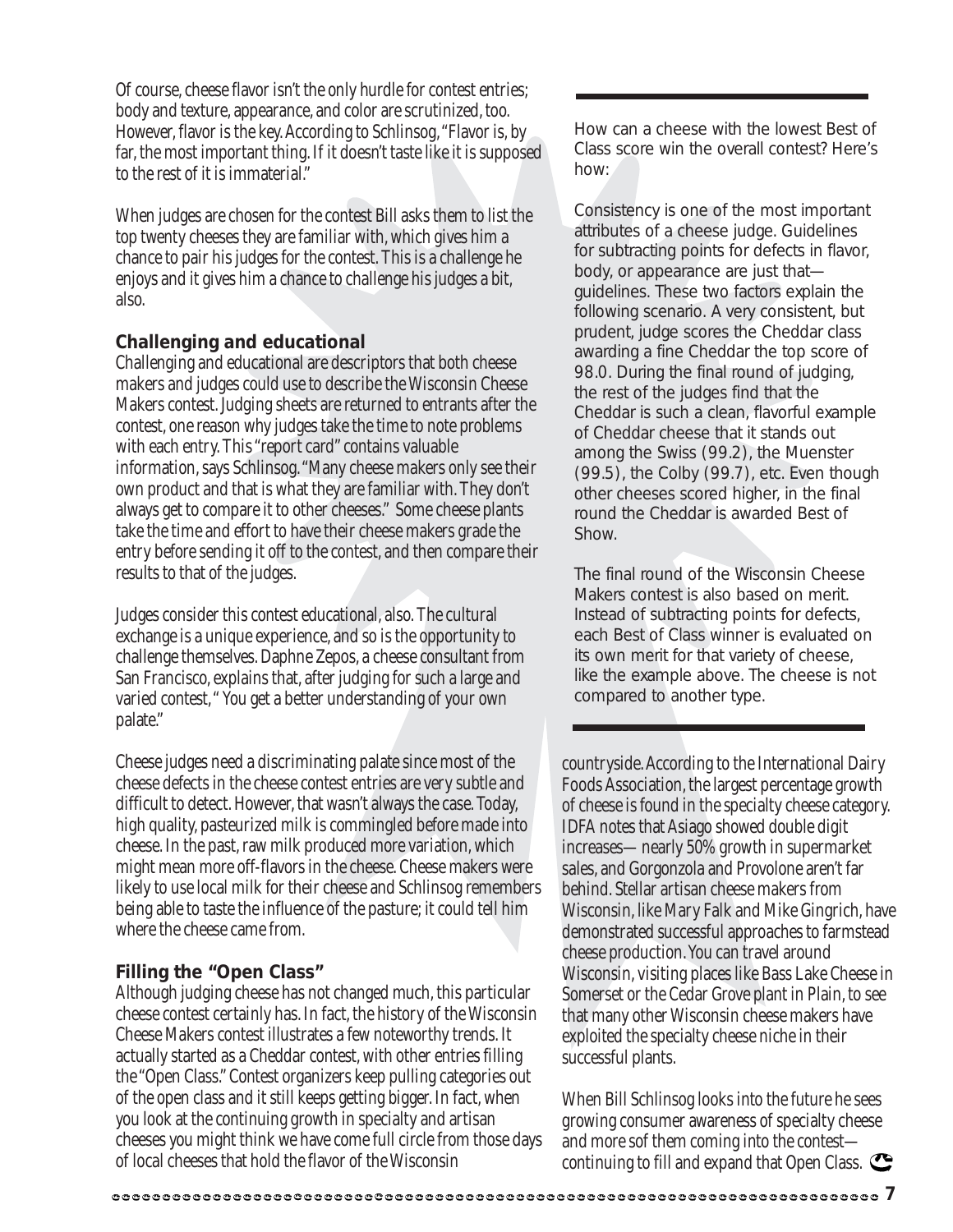#### *continued from page 5*

Butter, which showed a positive ALP by the Sharer method, resulted in regulatory seizure. Since cream for butter manufacture is heated to 185º F for 15 seconds minimum, a zero time analysis will show <10 mU ALP/L. Subsequent equilibration of the cream at 48-52ºF for up to 24 hours will cause some reactivation. The following (Figure 2) shows the extent of ALP reactivation when store purchased butter was left at room temperature.

#### **Cheese shows reactivation**

Even cheese made from pasteurized milk will show the effect of reactivation of ALP during ripening (Figure 3). These data are from Cheddar cheese made at the Hannah Research Institute in Scotland. It is apparent that the cheese making process causes reactivation based on the elevated values at 24 weeks.

Milk in 1/2 pints, taken directly from the filler, was refrigerated (1 carton) and left at room temperature for four hours (1 carton). ALP assays were performed on each carton. The milk in the refrigerated carton had 20 mU ALP/L and the milk in the carton held at ambient for four hours had 195 mU ALP/L. Considering the results of this experiment, what might be expected from the analysis of yogurt for ALP? Pasteurization of yogurt milk is 180-190ºF for 10 to 20 minutes. Incubation temperatures for yogurt are in the range of 95 to 120ºF for 6 to 15 hours, which will reactivate ALP.

To summarize, reactivation of ALP is likely to occur even in refrigerated samples. The higher the heat treatment and the higher the fat content, the higher the ALP value will be. The lower the storage temperature, the slower the reactivation.

Your only protection from "problems" associated with high ALP values is to do a true zero time analysis and correctly fill in pasteurization charts. In-house collection and handling of product samples is of great importance. No thermal abuse can occur. A zero time sample must represent product that is direct from the pasteurizer. This prompts a reconsideration of your current sampling plan. If any product that you produce shows an elevated (300+ mU ALP/L) value for ALP upon regulatory evaluation, your product handling and sampling could be scrutinized. A test procedure is in Standard Methods for the Evaluation of Dairy Products to show the presence of reactivated ALP. It is time consuming and thus expensive to perform. Again your best protection is properly taken, zero time sample evaluated by an approved method in an apparatus that delivers a result on a print out.  $\bullet$ 

#### **References**

1. Kay, H.D. and W.R. Graham. 1935. The Phosphatase Test for Pasteurized Milk. J. Dairy Res. 6: 191-203.

2. Painter C.J. and R.L. Bradley, Jr. 1997. Residual Alkaline Phosphatase Activity in Milks Subjected to Various Time-Temperature Treatments. J. Food Protect. 60: 525-530.

3. Sanders, G.P. and O.S. Sager. 1948. Heat Inactivation of Milk Phosphatase in Dairy Products. J. Dairy Science. 31: 845-857.

> 4. Scharer, H. 1938. A Rapid Phosphomono-esterase Test for Control of Dairy Pasteurization. J. Dairy Science. 21: 21-34.





#### **Figure 3. Reactivated ALP in Cheddar cheese during ripening**

Data supplied by Dr. Jean Banks, Hannah Research Institute, Ayr, Scotland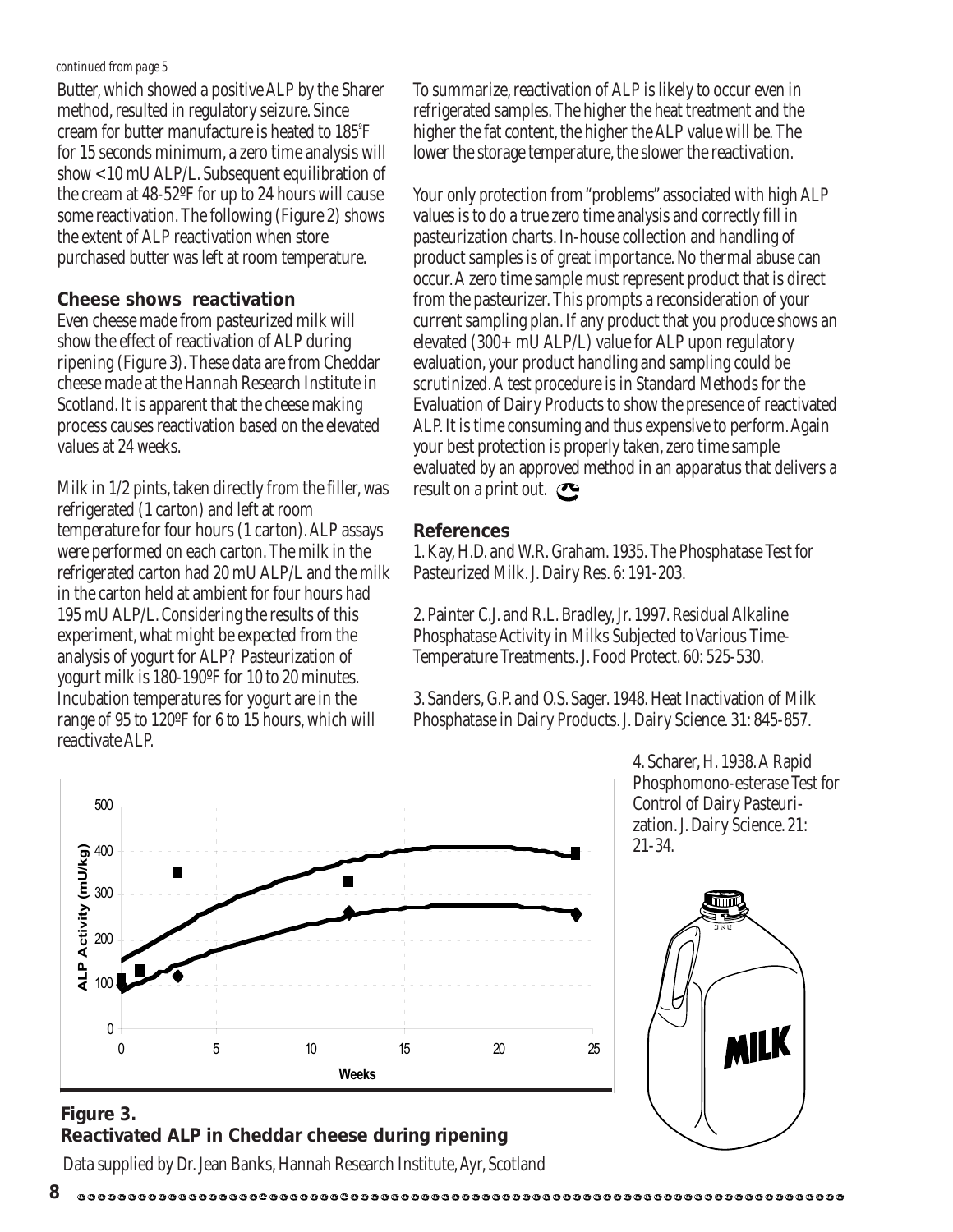Skimming the Shelf—



There has never before "been a sociotechnical issue in agriculture that has so divided citizens, agricultural scientists, and countries as this one."

#### **Of Frankenfoods and Golden Rice Risks, Rewards, Realities of Genetically Modified Foods**

**Transactions Volume 89, 2001 Wisconsin Academy of Sciences, Arts and Letters** *Edited by Frederick H. Buttel and Robert M. Goodman*

Are you curious about genetic engineering? Do you have trouble understanding why people would reject genetically modified food?

Pick up a copy of "Of Frankenfoods and Golden Rice"if you want to monitor a public discussion of the complex issues behind genetically modified food. This is a discussion with a medley of voices, from a Nobel prize winner who helped launch the "green revolution" to an environmental journalist from Montana. You can even follow a philosopher's points in an essay on the ethics of genetic engineering debates, and why ethics matters.

This book originated from a forum in November 2000, sponsored by the Wisconsin Academy of Sciences, Arts, and Letters, an independent, nonprofit organization whose mission is to "gather, share, and act upon knowledge in the sciences, arts, and letters for the benefit of the people of Wisconsin." The forum brought together a diverse collection of thinkers, and included scientists, journalists, policymakers and representatives from industry and agriculture.

What are the questions we might want to ask the experts? Frederick Kirschenmann, director of the Leopold Center for Sustainable Agriculture at Iowa State University, begins his chapter with the following assessment, "The controversy surrounding the use of transgenic technology appears to be based largely on different assessments of the merits of that technology. Proponents argue that genetic manipulation will help us feed the world, cure diseases, and solve many other problems facing the human species. Opponents argue that the projected benefits are overblown and that the technology poses many risks that have not been adequately assessed. But these quarrels inevitably lead us into circular arguments." Kirschenmann concludes with his own list of questions for us to ponder as we

develop new technologies, cautioning us to heed the context we are releasing the technology into and to be clear about the problems we are attempting to solve.

Of course, in the case genetically modified foods, the horse is already out of the barn. The editors remind us that genetically modified ingredients have already permeated the food supply in the United States. Most estimates indicate that over half of all foods produced in the U.S. contain modified ingredients. At the same time, the market for organic foods continues to increase and European and Asian countries have concerns about importing some of the food we produce. Buttel and Goodman suggest that this issue of genetically modified organisms (GMO's) is unique, "There has never before been a sociotechnical issue in agriculture that has so divided citizens, agricultural scientists, and countries as this one."

If you are curious about this division, the range of opinions on GM food, and the reasoning behind them, then this might be a book for you.  $\bullet$ 

You can order "Of Frankenfoods and Golden Rice" (It only costs \$8 plus \$2.50 for handling) from: Wisconsin Academy 1922 University Ave. Madison, WI 53705-4099 Phone: 608-263-1692 Fax: 608-265-3039 http://www.wisconsinacademy.org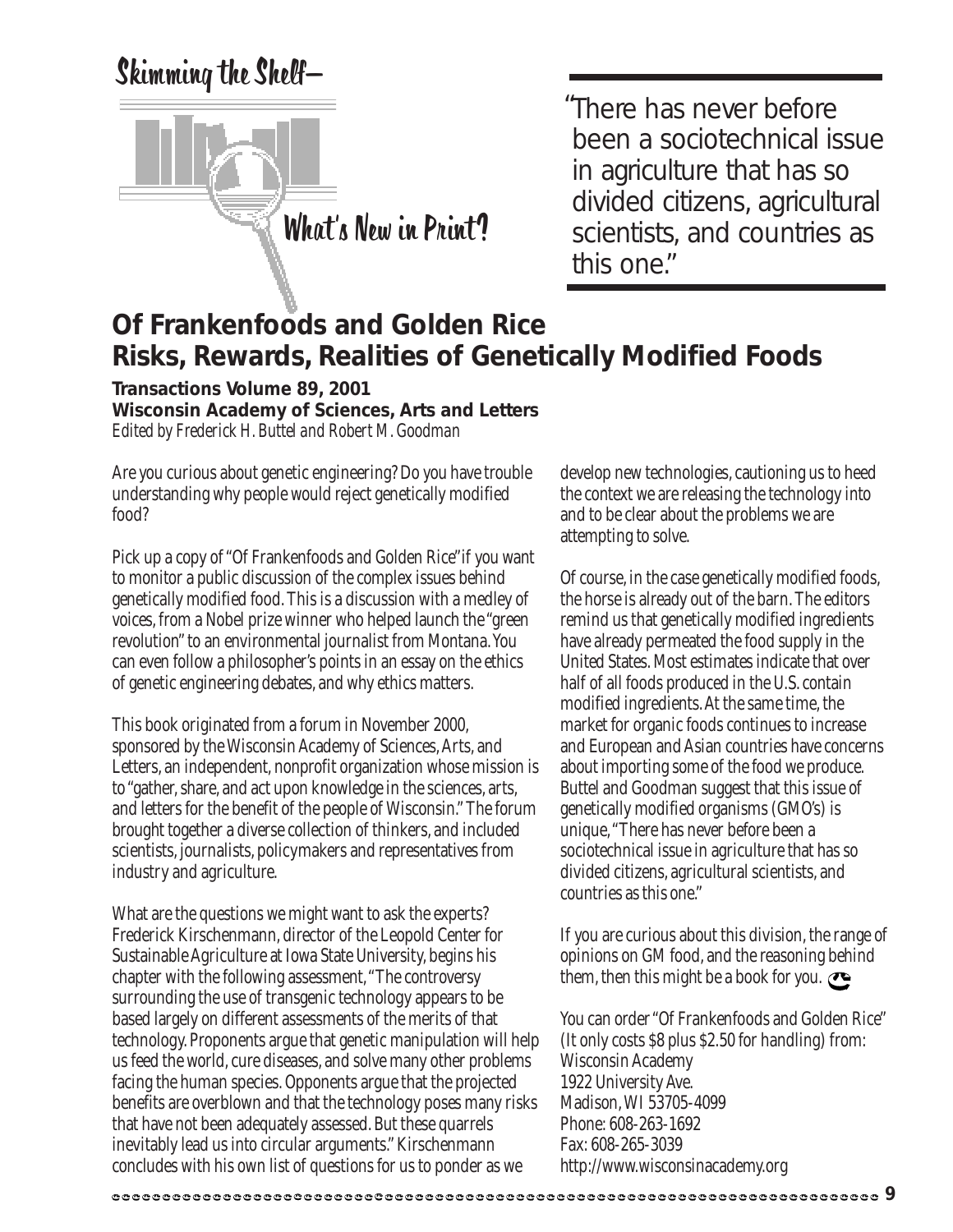## Curd Clinic

#### *The curd clinic doctor for this issue is Juan Romero, Analytical Services, Center for Dairy Research*

**Q.** We are paying much closer attention to cheese yield lately and, in the process, are tracking cheese composition more carefully. I've noticed that, for certain cheeses, the salt determinations seem to be running a little high. Are we doing something wrong?

A. Well, this problem popped up in our lab, too. It puzzled me for a while–particularly since all of the standards and the reagent blanks were well within specifications. Further digging pointed me to the answer, which boils down to the difference between measuring the actual salt,(NaCl) or the chloride ion,(Cl- ). It often turns out that the cheeses with suspiciously high salt levels have calcium chloride  $(CaCl<sub>2</sub>)$  added in their make procedure. Allow me to explain.

In an aqueous solution, soluble ionic compounds separate into cations and anions, which are surrounded by water molecules. For our problem, sodium chloride dissolves in water to form sodium cations, Na+, and chloride anions, Cl- . Ionic compounds containing polyatomic ions also dissolve in water to form separate anions and cations, but the polyatomic ions remain intact.

In cheese, when the test portion is boiled or homogenized to form a solution of sodium chloride in the presence of known amount of silver nitrate, the reaction can be written in complete form as:

$$
NaCl + AgNO3 \ddagger AgCl + NaNO3
$$

The insoluble precipitate, AgCl, is not broken down into separate ions, since it is not dissolved. The sodium and nitrate ions are spectators to the precipitation reaction between silver and chloride ions. If we remove the spectator ions, the net ionic equation can be written:

$$
Cl^- + Ag^+ \ddagger AgCl
$$

The equation above assumes that Cl- cations from NaCl are the sole source of ions reacting with the  $\text{AgNO}_3$ . However, if calcium chloride has been added, then that assumption is not accurate  $\text{since} \text{CaCl}_2$  would ionize to  $\text{Ca}^{++}$  and  $\text{Cl}$ .

The second reaction occurs as the excess silver nitrate reacts with the potassium chromate indicator to form silver chromate, which produces a brown color.

$$
2\mathrm{AgNO}_3(\mathrm{excess}) + \mathrm{K}_2\mathrm{CrO}_4 \ddagger \mathrm{Ag}_2\mathrm{CrO}_4 + 2\mathrm{KNO}_3
$$

So now we have measured chloride indirectly by quantifying the excess silver nitrate. Using the formula weight of NaCl (FW=58.5), we can then calculate the total "salt' content of the cheese:

%NaCl =  $\underline{(mlAgNO_3)(N) - (ml K_2CrO_4)(N) x .0585x100}$ grams sample

This calculation assumes that all chloride is from NaCl, regardless of where it really came from, ie. calcium chloride. If we wanted to know the actual NaCl content, rather than the Cl content, of the cheese we need to determine the amount of sodium in the sample and determine sodium chloride by stoichiometry. This is time consuming and expensive. In conclusion, if you want to understand your results then know the ingredients used and how the test works. Whatever you do, don't blame the analyst!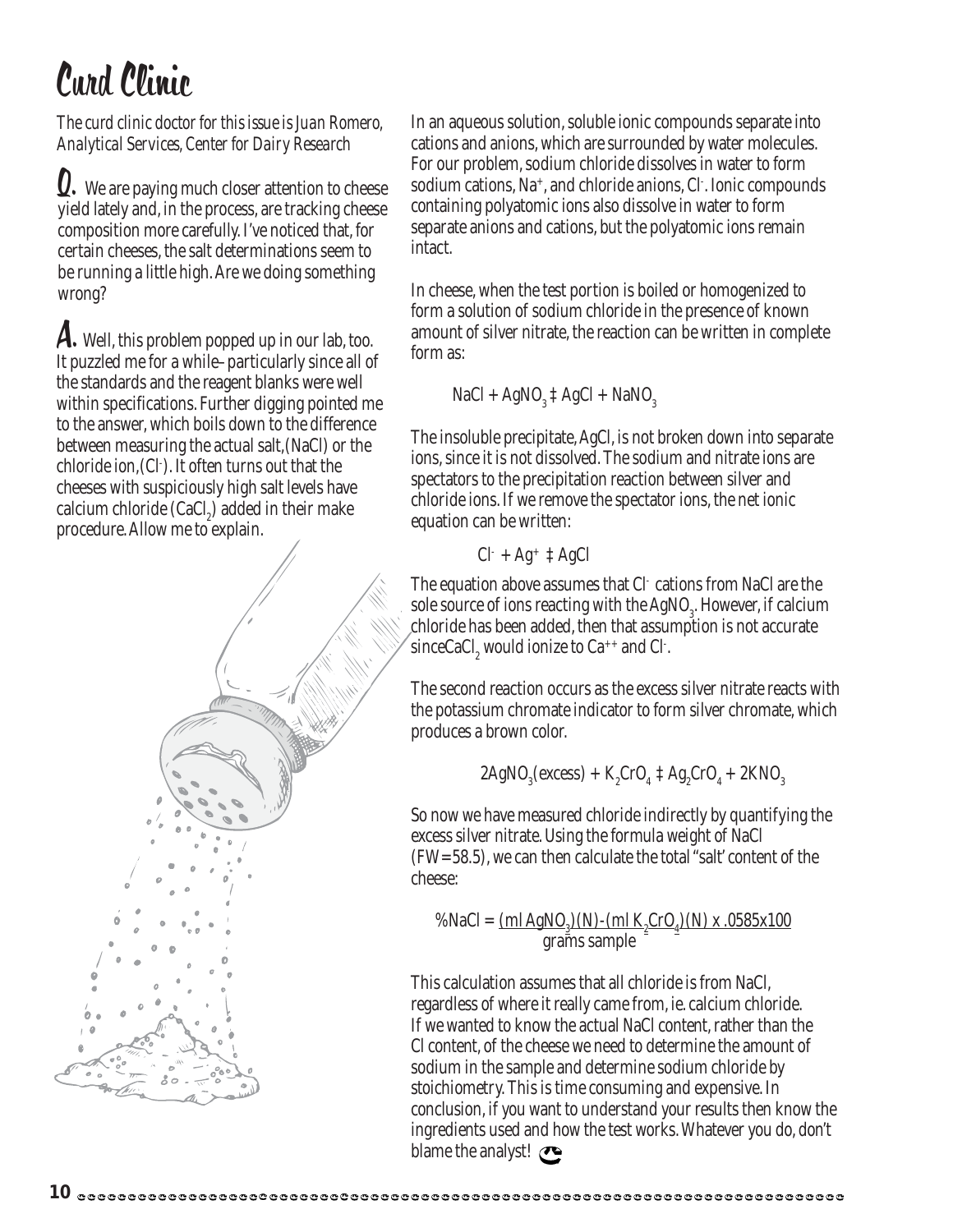## News from CDR

#### **Norman F. Olson graduate scholarship awarded**

Vidya Sridhar was awarded the Norman F. Olson graduate scholarship during the International Cheese Technology Exhibition in April. Vidya, an articulate and enthusiastic graduate student is working on the biochemistry of bitter peptides that influence cheese flavor. This is an annual award, funded by Wisconsin Cheese Makers Association.

#### **Highly cited researchers**

The Institute for Scientific Information (ISI), publisher of Current Contents, recently identified two former professors of food science as highly cited researchers. Both Elmer H. Marth and Norman F. Olson were 2 of 111 agricultural science researchers who were frequently cited, a key measure of the author's influence on science and technology.

#### **Lorraine Heins joins CDR**

If you are planning any projects in CDR's pilot plant you may notice another new face in the group around the cheese vat. Lorraine Heins recently joined CDR's Cheese Industry and Applications program. Lorrie, who comes to us from

Chr.Hansen, Inc., recently earned a **Masters** Degree in Food Science from the University of Illinois. The applications program is happy to have her enthusiasm and knowledge, and they've already got her immersed in process cheese projects.



#### **Rusty Bishop, new chairperson of IDF committee**

Rusty Bishop, CDR director, was nominated and appointed Chair of the United States National Committee of the International Dairy Federation (IDF). This committee represents the U.S. dairy industry in the IDF, an independent, non-governmental group that promotes the image, trade and consumption of milk and milk products.



Please help us keep our mailing list current! Simply phone, fax or e-mail the information requested below to:

*The Dairy Pipeline* Center for Dairy Research 1605 Linden Dr. Madison, WI 53706 phone: 608/262-8015 fax: 608/262-1578

You can also choose to forgo a mailed copy and get on our e-mail subscription list which will remind you to read the Pipeline on the web. Email this request to hogensen@cdr.wisc.edu

| Company________                           |
|-------------------------------------------|
| <b>Street Address –––</b>                 |
|                                           |
| <b>City</b>                               |
| <b>State</b>                              |
| <b>Zip</b>                                |
| <b>Codmation</b> code)                    |
| $\Box$ CHANGE $\Box$ ADD<br><b>REMOVE</b> |